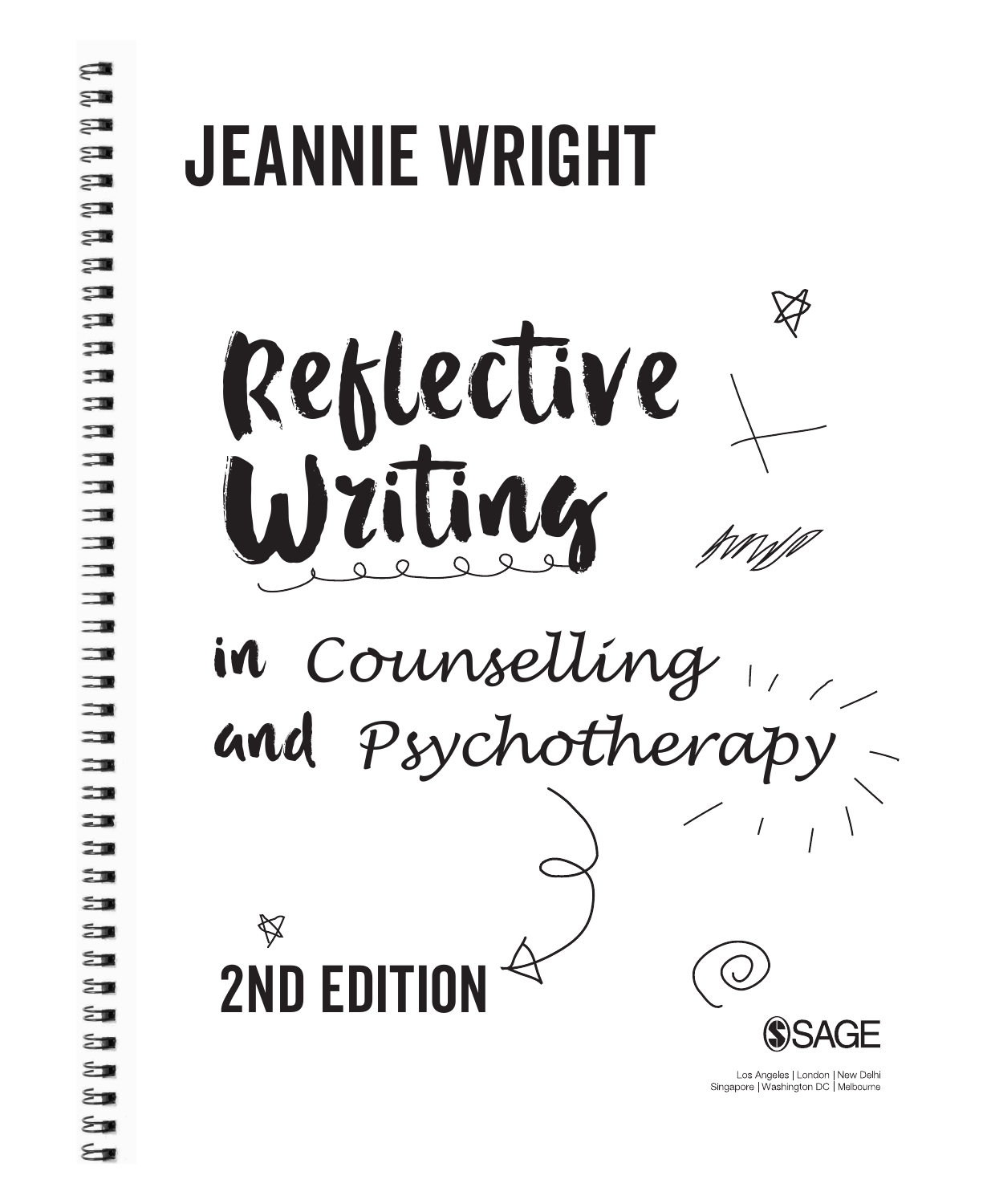# PREPARING FOR THE JOURNEY

1

# INTRODUCTION

Like jazz musicians, counsellors and psychotherapists improvise. *Reflective Writing in Counselling and Psychotherapy* does not provide navigation equipment with precise instructions or a musical score, but each chapter offers writing activities to improve your own sense of direction and ability to improvise. The exercises introduce the links between self-awareness and being able to tell your story in different ways in counselling and psychotherapy and expressive and reflective writing.

#### Who is this book for? Introducing Philip, Anita and Jo

The book has been written for practitioners, supervisors, teachers and students in counselling and psychotherapy. You may be an experienced practitioner who is looking for new ways to continue personal and professional development using writing: you may be new to counselling, coaching or psychotherapy and have started initial training; you may be involved in some further study for continuing professional development. At some stage you have been asked to keep a reflective journal and would like to know more about how to do that writing most successfully and enjoyably. We follow three fictional characters through the chapters that follow; all are in various stages of therapeutic training in the UK.

**PHILIP** I can understand why we have to keep a personal journal during this course, but I don't really know how. I've decided I'm going to join a person-centred group for the personal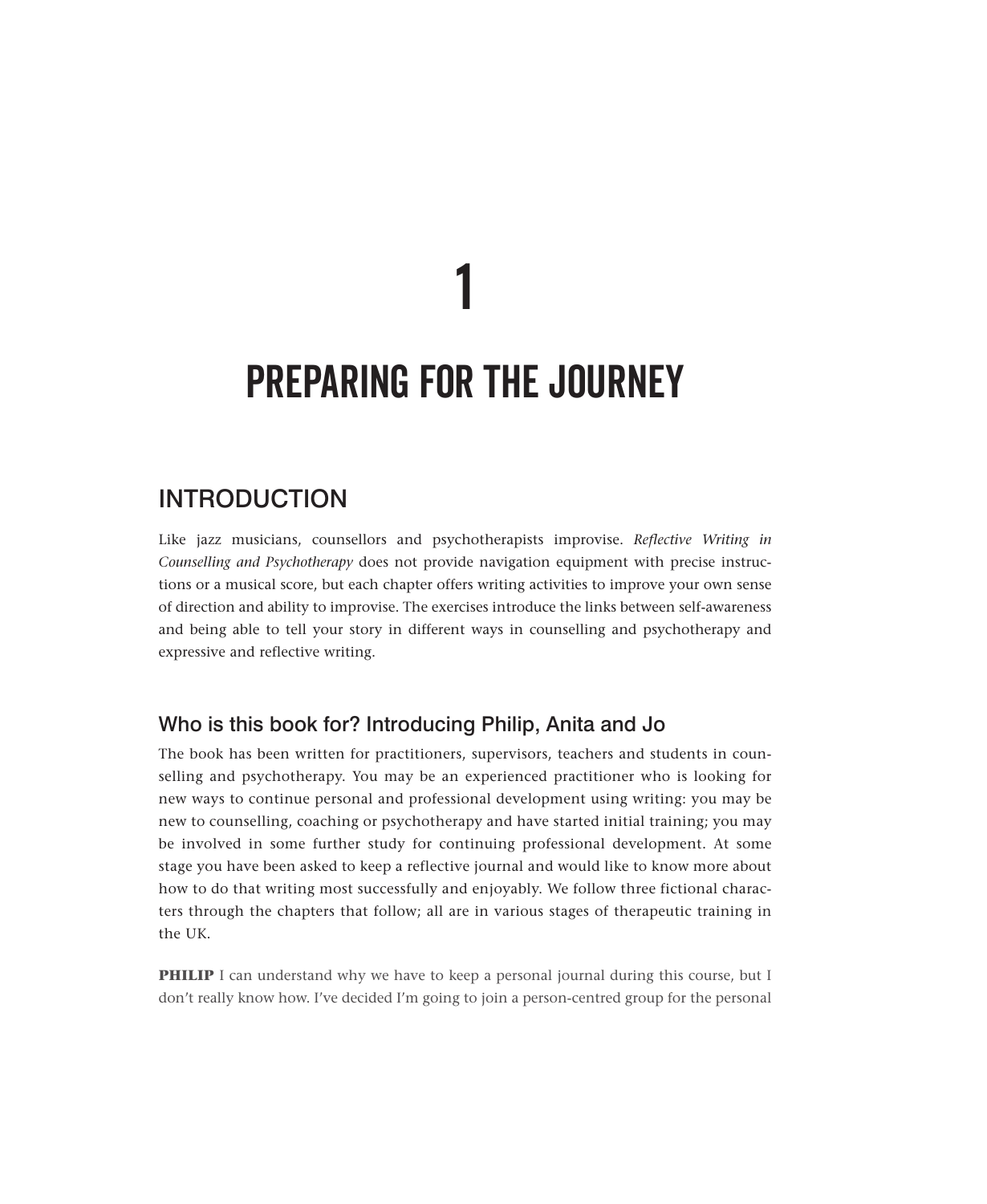#### Reflective Writing in Counselling and Psychotherapy  $\boxtimes$

therapy requirement. I went out and bought a new writing book for this reflective journal, small enough to fit into a pocket, with white paper and no lines.

**ANITA** Sitting there in the lecture theatre I thought to myself, 'No way'. Keep a personal journal? Me? I don't think so. They are also encouraging us to go to the student counselling service. I know it's free, and I know it would give me an experience of sitting in the client's seat – but what would I talk about?

**JO** Hmmm, keeping this journal is a bit like blogging, except I don't write it on the Internet. I asked if I could use online counselling for the personal therapy requirement on the course but they said no. I'll find out if there is a narrative therapist or somebody solution focused I could go and see locally. Writing this personal journal feels exposing – like a snail coming out of its shell, I feel too pale and vulnerable and want to protect my privacy.

What motivates us to work as counsellors and psychotherapists? During introductory and open evenings for new students at one course I taught on, I would always ask that question and emphasise some of the downsides – that it's very hard work, intellectually and emotionally, is guaranteed to disturb your equilibrium and shake your relationships, plus there is no guarantee of paid work at the end of training.

 $TRYTHIS$ 

#### Why do I work as a therapist – what do people say about me?

#### Listing personal qualities and values

Finding somewhere you feel comfortable to write, and allowing yourself no more than 10 minutes, start to write a list of those personal qualities, experiences or values that brought you into training and working in counselling and psychotherapy. If it's easier, write what other people have said about you.

An example:

Peter is: Warm and approachable **Creative** Helping others is important to him The peacemaker in family of origin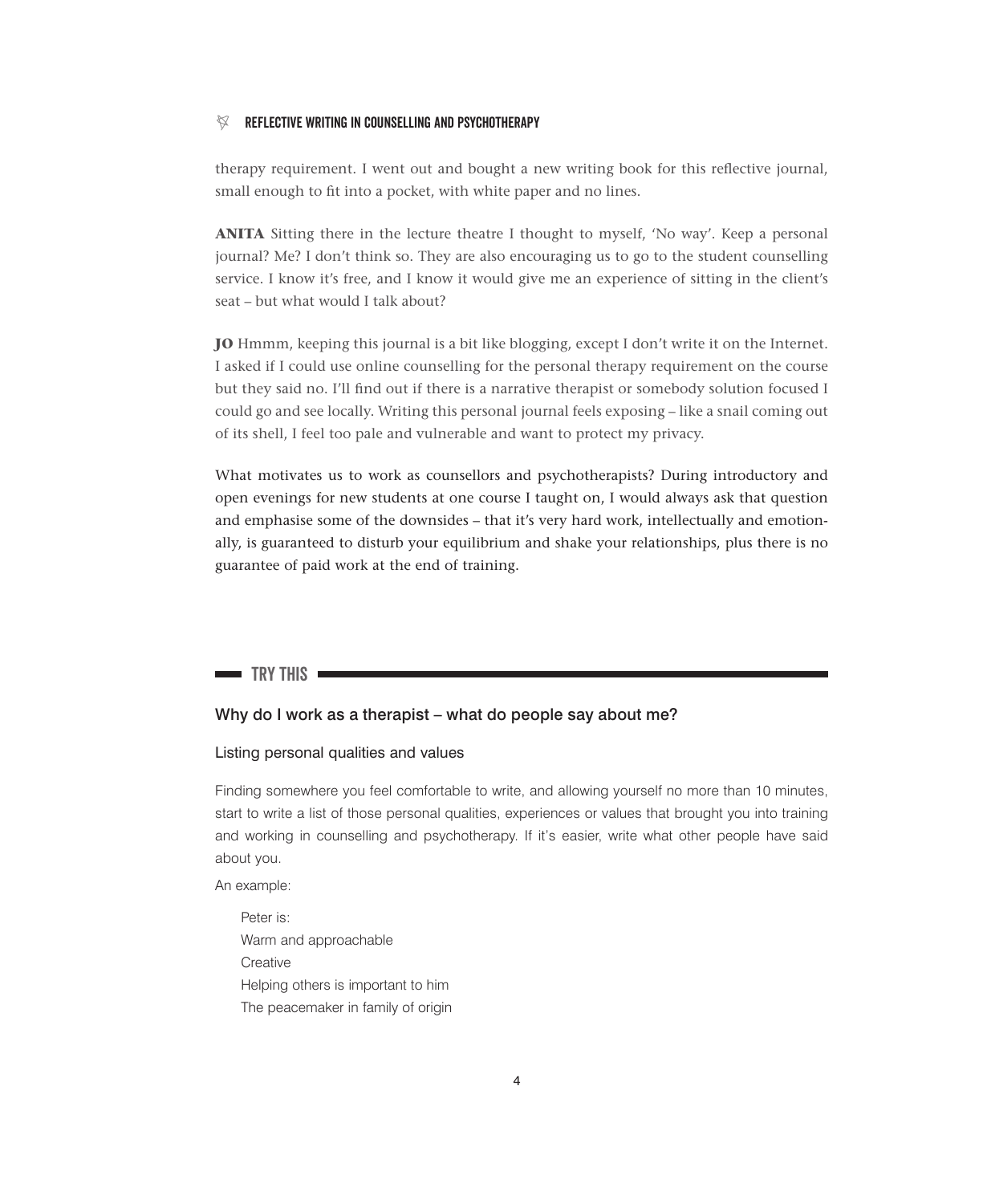By writing a list in this exercise, you have already started preparing for this journey. Where did you decide to write? Did you use paper, pencils, the Internet, a digital platform? There is no wrong or right way to do this self-writing in practical terms, only the way that suits you best.

**PHILIP** I can listen. That's what people say about me. I've struggled at times and maybe it's those hard times that have made me able to listen to people, all sorts of people, and understand a bit better what they're going through.

**ANITA** I wanted to do something connected with health. It wasn't going to be taking care of people physically – I'm too squeamish for that. Psychology interested me and led on to this course.

**JO** There are so many reasons for me wanting to train to be a therapist , and I'm not sure where to start. Some days I'm not even sure I've done the right thing. It's hard going with all the academic learning and then the personal journal writing and the group work. We have to do personal therapy too. It feels like I'm being dismantled somehow – hard to keep going.

# PERSONAL AND PROFESSIONAL DEVELOPMENT

Personal and professional awareness or development are defined by John and Julia McLeod as follows:

The definition that has informed our own work is: therapist personal development consists of an enduring, career-long, commitment to engage in cycles of collaborative reflection on both life experience and practice, leading to new ways of understanding and active experimentation with new ways of being with others, for the purpose of being able to be as useful as possible to the clients, patients or service users with whom one works. The key ideas here are (a) it is never over; (b) it is something that needs the active involvement of other people; (c) it is not merely concerned with insight and awareness, but with being able to do things differently; (d) it is not necessarily about coming to terms with personal problems … (McLeod & McLeod, 2014: 10)

The personal and the professional go together; they are often linked in the counselling and psychotherapy literature and it can sometimes be a pointless exercise to attempt to disentangle one from the other (Rose, 2017). It seems certain that personal and professional development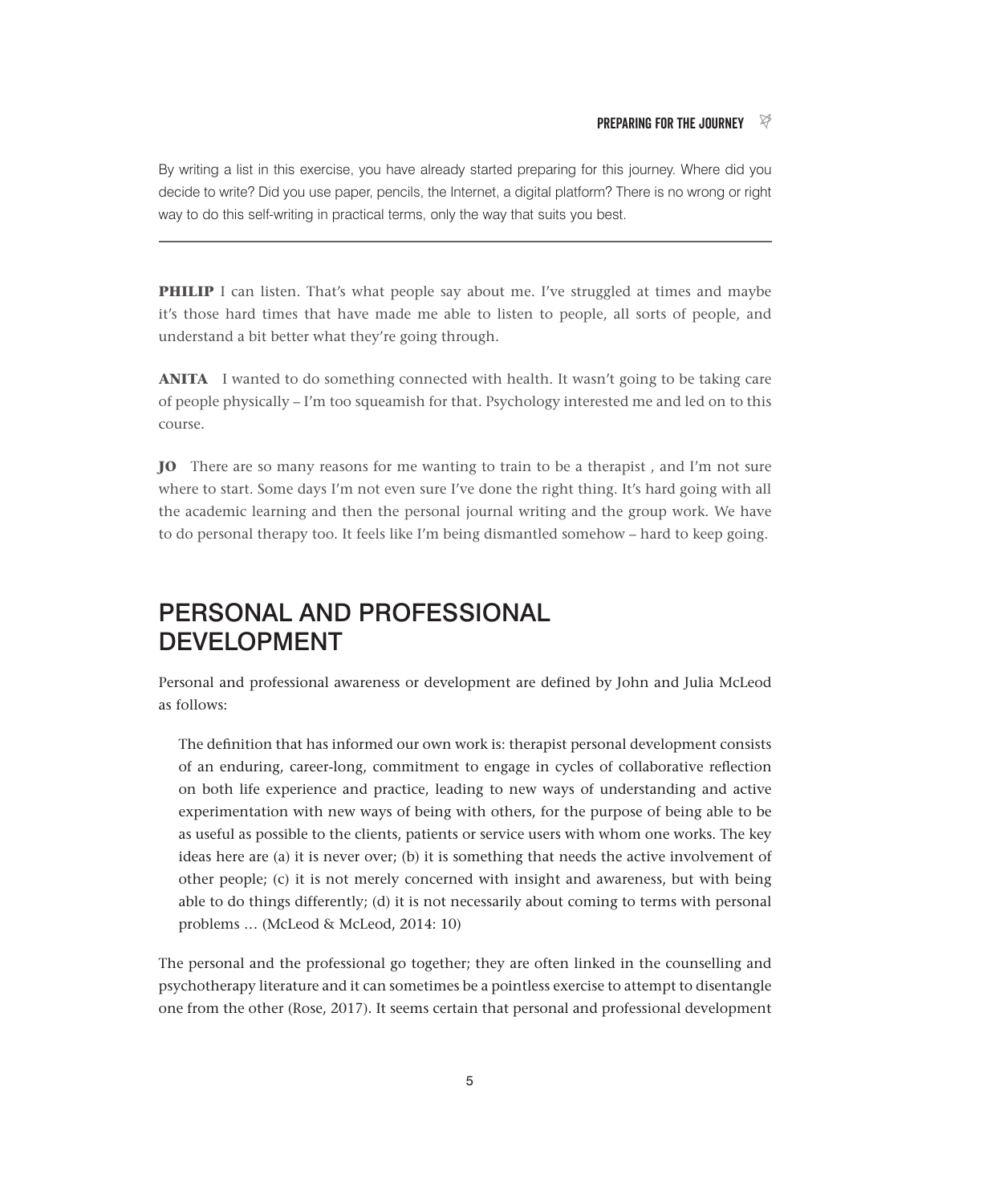#### $\heartsuit$ Reflective Writing in Counselling and Psychotherapy

continue throughout a career in counselling and psychotherapy (Rose, 2012). Decades ago, Hazel Johns suggested that personal development never ends for therapists:

Personal development is not an event but a process, life-long and career-long: it must and will happen incidentally before and after any training course, through all aspects of life and work. (Johns, 1996: xii)

Since then, professional bodies in the psychological therapies have considered what might define personal development competence. For example, the British Association for Counselling and Psychotherapy (BACP) and other professional bodies have referred to self-awareness as one necessary criterion for professional accreditation, but have not yet provided more specific detail about what self-awareness is or how it might be measured (Bond, 2015). The need to be aware of social justice and how to build therapeutic relationships across diversity is emphasised, acknowledging the ongoing critique of counselling and psychotherapy as white and middle class (Feltham et al., 2017; Watson, 2006). In the USA, the Council for the Accreditation of Counseling and Related Education Programs (CACREP) states that the presence of self-awareness is a prerequisite for counsellor fitness to practise, yet also leaves aside exactly what is meant by self-awareness and how it might be assessed. The need to demonstrate how you have developed personally and professionally and the role of writing in that process is considered in more depth in later chapters.

In this book professional development and the kind of writing we provide practice for is hard to separate from personal development. We cover a terrain, akin to writing for reflective practice, where you might not be certain where the path you're taking will lead, and where your assumptions will be challenged (Bolton & Delderfield, 2018). Keeping a reflective journal is one way of noticing how your experience changes, how your values and the background you come from play a part in your ability to create and maintain therapeutic relationships:

To be an effective therapist, it is necessary to develop a way of being with people that is genuinely grounded in one's own personal experience, values and cultural context. Over and over again, research studies have found that what makes the difference to clients are the personal qualities of the counsellor, and his or her capacity to form an accepting and facilitative relationship. (McLeod, 2010: 6)

Whether the terminology in your particular counsellor education or practice refers to self-awareness or personal development, the centrality of knowing yourself in order to develop effective therapeutic alliances makes sense. Personal development could include 'a unique pattern of moral, emotional, sexual, social and intellectual concerns', allowing the practitioner or trainee to 'identify her own strengths, limitations and oddities' (Johns, 1996: 59). You may be working in a personal development group as part of your practice or involved in personal therapy, so this self-writing may only be part of that journey of self-exploration. Although there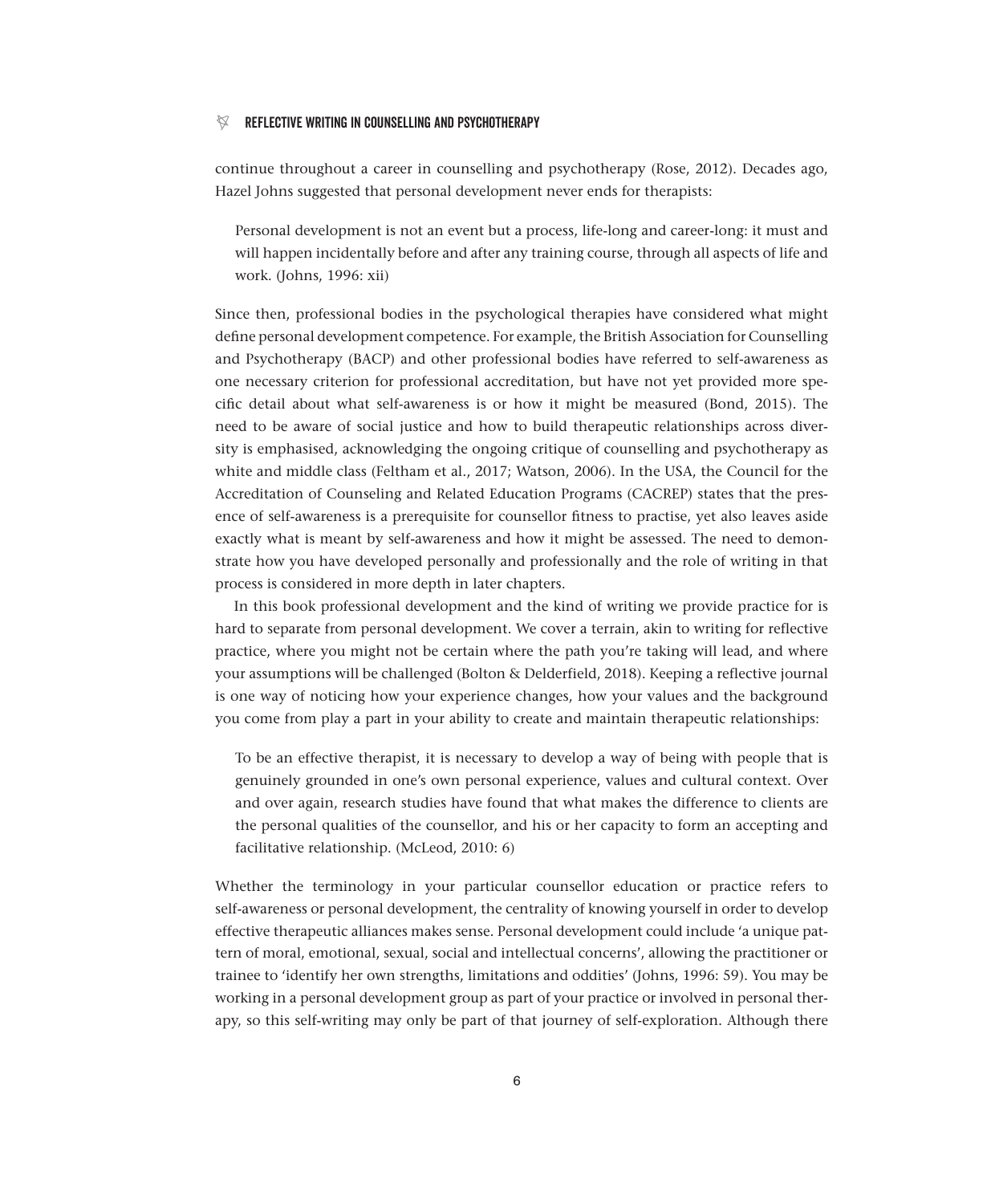is little conclusive evidence for the effectiveness of personal therapy and therapy groups for the personal development of trainees in counselling and psychotherapy, research continues (Norcross, 2005). What's certain is the role of the therapeutic relationship in making a difference to clients, and again, there is more on this in later chapters.

When asked for the advantages and disadvantages of writing compared to personal therapy or personal development groups, some counselling students on an integrative programme used words such as:

… reflection, time/space, a means of clarifying thinking, expressing and identifying feelings, confidential, honest, freedom of expression. (Daniels & Feltham, 2004)

In the same study, one student said:

Writing enables me to articulate in a non-vocal way material what I wouldn't dare express in any other way. (2004: 184)

There is increasing evidence for the professional and personal benefits of expressive and reflective writing across disciplines (Bolton & Delderfield, 2018). There is also a long tradition of self-therapy in various schools of the psychological therapies, such as Karen Horney's pioneering work in self-analysis (Horney, 1942), or the increasing use of self-practice and self-reflection in cognitive behavioural therapy training (Bennett-Levy et al., 2001).

# CONFIDENTIALITY, AND SAFEGUARDING YOUR PERSONAL WRITING

It is your responsibility to ensure that your writing remains private until you choose to communicate about it with others. Whether you use encryption in a digital environment, or make sure that your writing is not left where others could read your thoughts and feelings, you must decide now how you are going to store this writing in a way that is comfortable for you.

You will write differently, and tend to censor your thinking/writing, if you write for an audience, or even suspect that someone else might read this raw material. In some initial counsellor and therapist education programmes, autobiographical writing is required. Who is to read that writing and, if it is to be assessed, by whom and according to whose criteria, are essential pieces of negotiation. These questions also bring up important ethical points:

We were asked to write our life story and hand it in by the following week. It was my first experience of counsellor education. I knew why I wanted to retrain as a therapist and it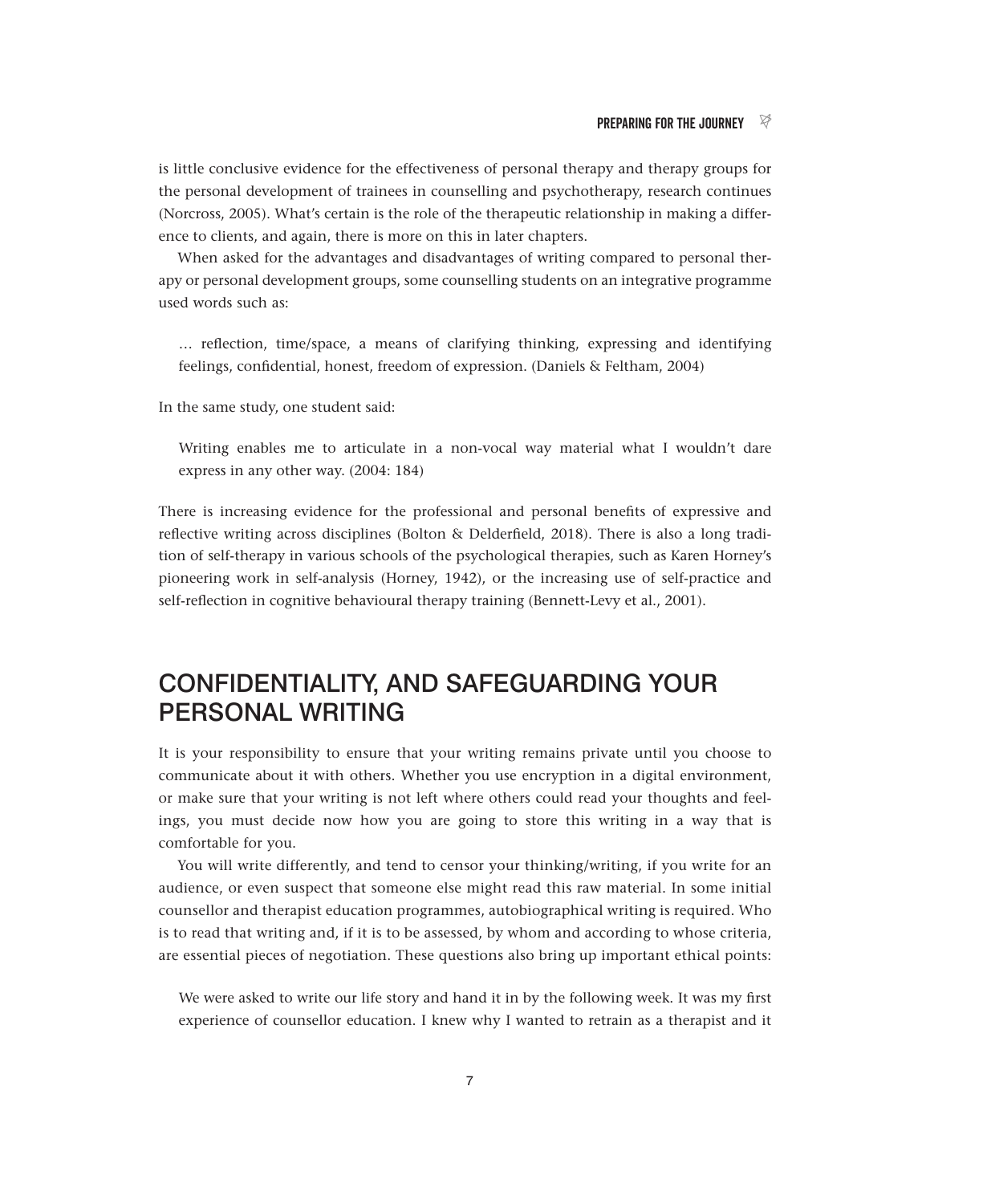#### $\boxtimes$ Reflective Writing in Counselling and Psychotherapy

had taken a huge amount of effort to get into this particular programme. Refusing to do the first 'homework' we were given seemed downright daring. I sat for hours and finally wrote a letter to the tutor, a man I had never met, explaining why I didn't want to write my autobiography and 'hand it in' to a stranger who was responsible for assessment . At different stages of my therapeutic development and training this same process has been repeated. I need to know who's going to read my writing and why. (Jeannie Wright)

I still have a copy of the letter I wrote to the tutor in my initial training. How did writing that letter contribute to my personal development? It is an example of reflective writing, and in re-reading I ask various questions. What did the refusal to write an autobiographical piece for a stranger say about me? The tutor on that first counsellor education programme would have learned that I am wary (still am), not always compliant and liable to question instructions. I can't remember now if that was an insight I gained from that whole exercise, but reflecting on it now is useful and reminds me about some important personal characteristics that emerge from time to time. That's exactly why we are asking you to start writing straight away. You then have a record you can look back over and learn from. Like birds peck for worms, if there is no soil, there is nothing to find. You need to create the soil and then see what inhabits it.

You are in charge of the 'self-writing' you are encouraged to do in this book. You choose how to use the writing and who can read it. That means finding a safe way to store your writing.

This kind of autobiographical and reflective writing works best without a critic or judge looking over your shoulder, even if that critic is part of you.

### THE WRITING

#### What to write about

If you are ready to start writing, you could choose from any of these suggested themes (Clarke, 2000). They are based on *The New Diary* (Rainer, 1978) a classic in the journal-writing literature. The journal is a place for many purposes:

- To communicate with and advise yourself how have you overcome personal prejudices, for example?
- To clarify your beliefs or goals in what ways has past history and family of origin experience impacted on your current thinking?
- To make and evaluate decisions.
- To indulge vourself.
- To reflect upon your dreams and disappointments.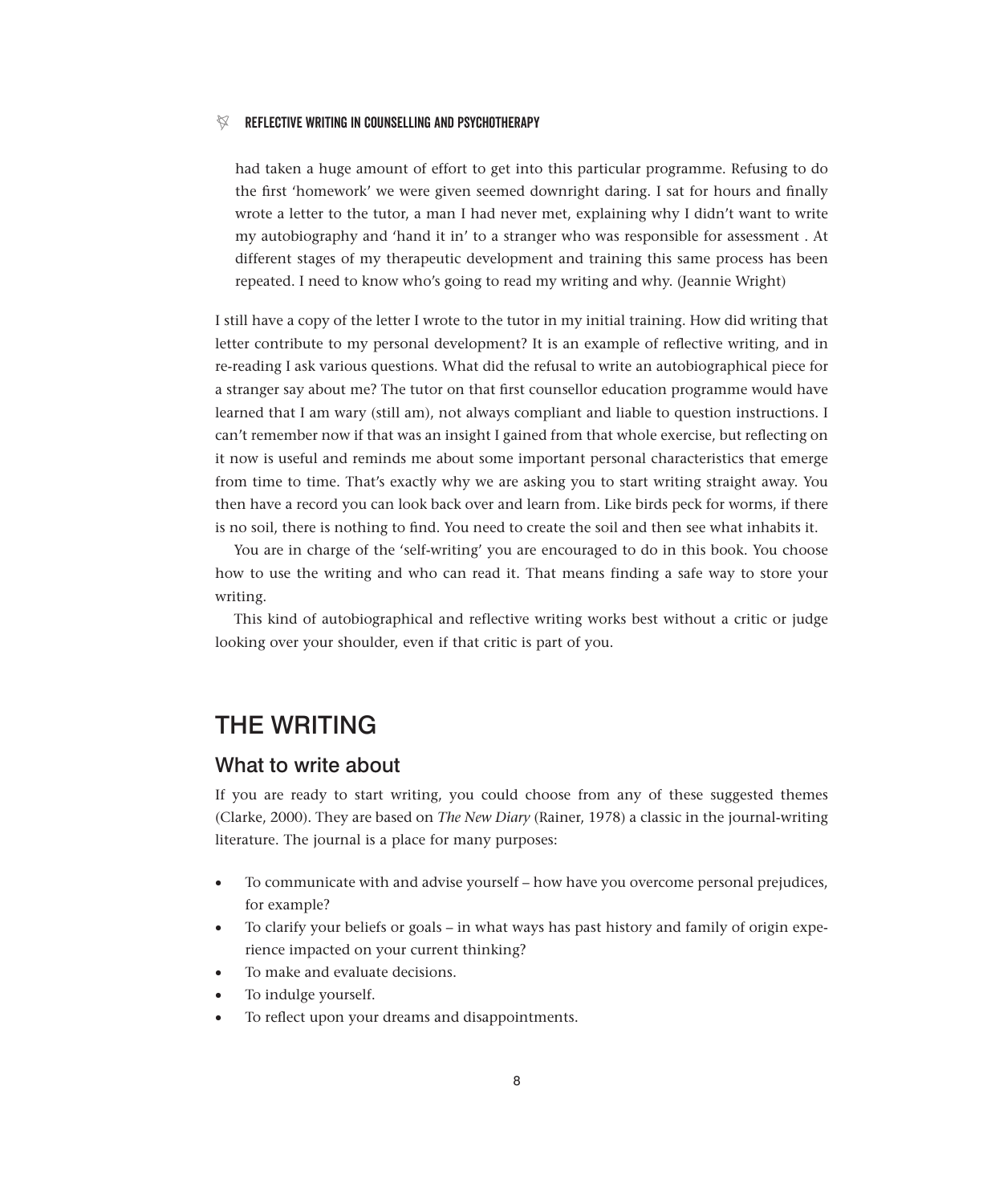- To work through difficult situations.
- To rehearse future behaviour.
- To focus on immediate events and experiences how far are you able to give and receive personal feedback in an acceptable way, e.g. to clients, course members and staff?
- To work towards clarity and order.
- To exercise responsibility for yourself.
- To reflect upon and further enjoy various pleasures.
- To be simply free and creative.
- To examine things you find hard to raise with others.
- To respond to and apply psychological and counselling theory.

#### What kind of writing is this?

It makes sense to me, to map a journey in expression through writing, when I was young I read somewhere about writing people a letter when (you) wanted to tell them something but were too afraid to say it, not necessarily to send, in fact they all ended up in the bin, but I always felt better after 'getting it out on paper', so to speak. ('Jenny' in Tan, 2008: 13)

Autobiographical and professional development or reflective writing clearly calls for a more personal style from the academic or formal kind expected for college and university assignments; for a start it uses the first person, 'I'. It is also possible to throw this writing away; you are in charge of what happens to it. When asked about the benefits of journal writing, even though some therapists are sceptical to start with, most find great value in it:

Seeing them (my feelings) on paper also helps me to understand them.

Looking back and seeing how I've grown.

Insight and understanding. (Daniels & Feltham, 2004: 184)

Or as a cognitive behavioural therapy (CBT) student commented about their journal:

Mine was initially about the course content and about clients and my own feelings and anxieties. And more about inner beliefs and now it's become more philosophical but in a positive sense really. (Sutton et al., 2007: 395)

Re-reading is an important part of this kind of writing in order to reflect further on what you have written about. Here's an example of 'raw' journal writing from Anita which started out as a list, merely describing a day without exploration or more meaningful observations: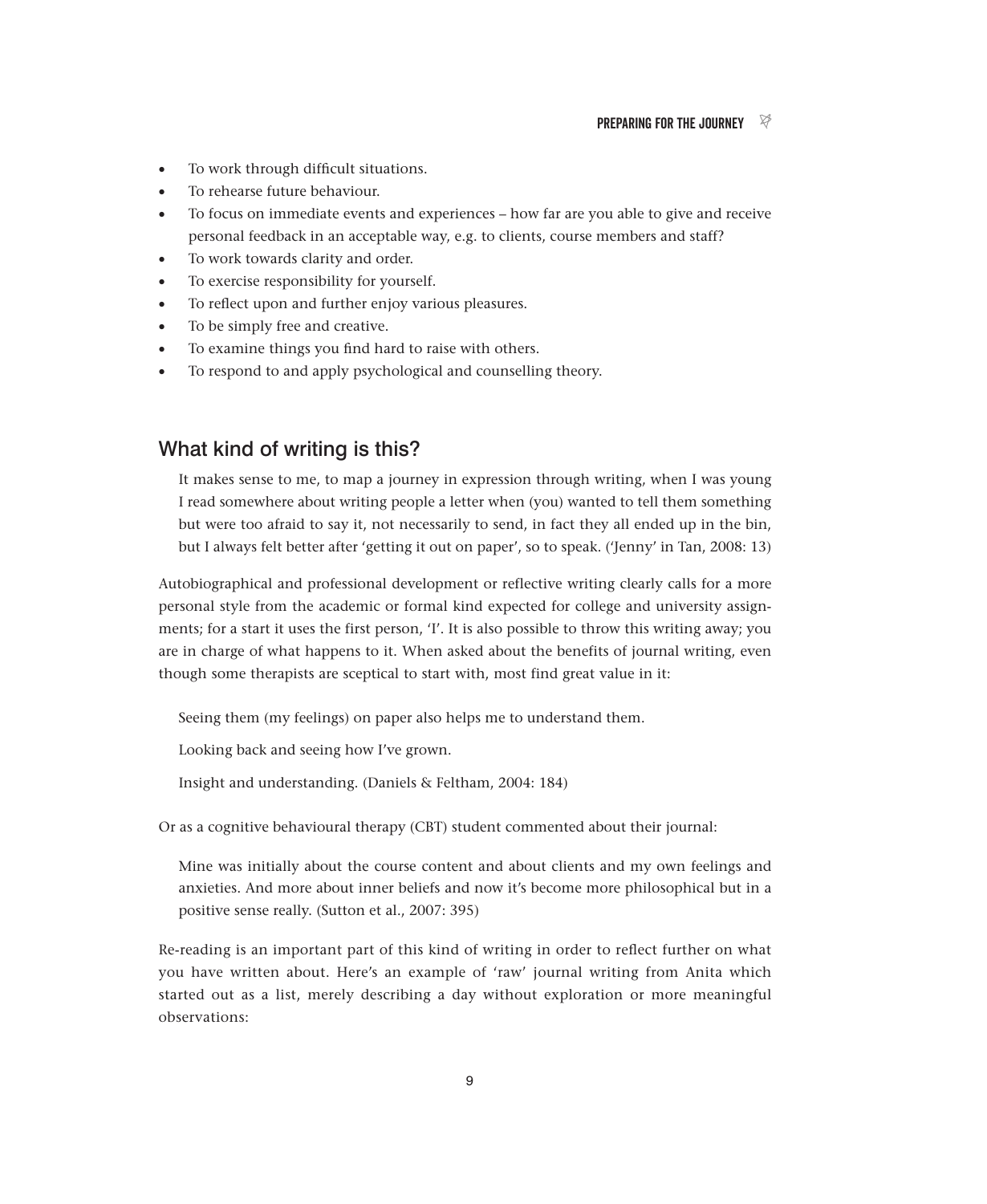#### $\boxtimes$ Reflective Writing in Counselling and Psychotherapy

When it's sunny I find it easier to get out of bed. I have a full day, with three counselling appointments before lunch, two after lunch, and then I go to supervision. All of the morning clients showed up, but there was a gap in the afternoon, with no notification, so I caught up on notes.

This writing tells us little about Anita's day that we couldn't have found out from reading her office diary. It is not reflective. There is little exploration of her emotional or evaluative sense of each of her counselling sessions or her agenda for supervision. When she re-read it, she went further:

After 22 days without seeing the sun, finally this morning there it was. I notice how my mood changes immediately and I'm ready to go into work much earlier than usual. I decided to walk to the office – part of the self-care strategy I've discussed with my supervisor. I'm looking forward to seeing him today, particularly to work on my risk assessment and guiding formulation with B. I should see B this afternoon if she turns up. I think the grey weather in the winter affects her depression too. I shall be disappointed if she doesn't attend today.

This writing takes about five minutes, even the second version where Anita is much more reflective.

#### Making time

Students on a CBT diploma training course reported various ideas about how often and how much to write:

I try to do at least half an hour each week at work on the computer, now I'm a bit wary because I'm already up to 8000 words.

I try to do it every week.

I seem to do it either when I've had a really, really good session and I'm very, very happy and had a good supervision or I'm really, really cheesed off. (Sutton et al., 2007: 394)

In this kind of self-writing, it can be useful to create specific spaces, even rituals, so that the usual everyday busy-ness isn't allowed to crowd out the writing. You might be a morning journal writer, preferring to stay in bed and write before starting the day. You might choose to add a writing space on to supervision appointments, leaving time before and after each session to write in your journal. Like any other kind of activity which we've been told is 'good' for us, we need to know what will help motivate us (see Write! 1.2 at the end of this chapter).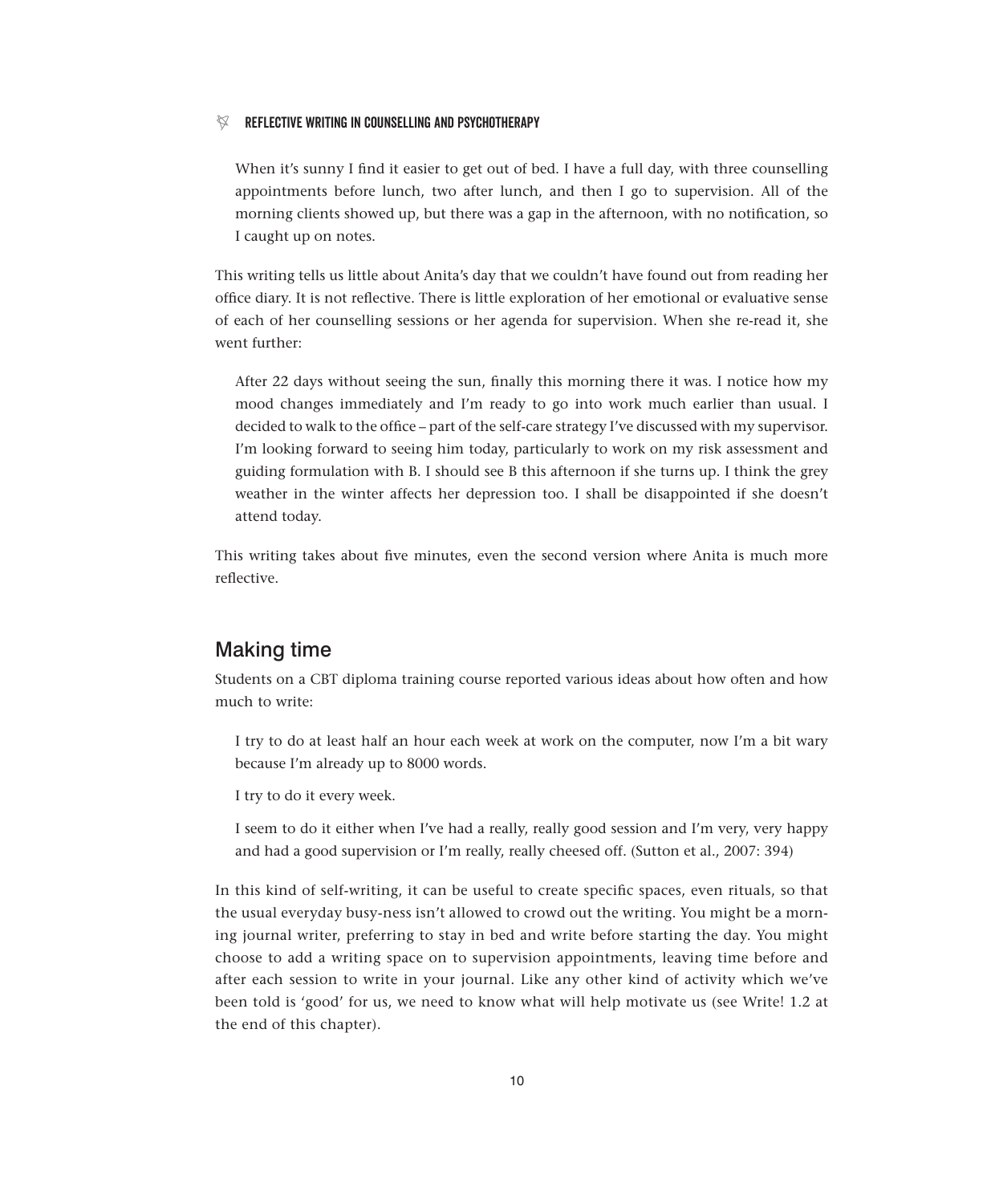#### PRFPARING FOR THE JOURNEY  $\mathbb{V}$

#### Time alone

Apart from writing enabling you to keep a record of self-discoveries and changes, it also makes time for solitude: time for yourself. For some, this may feel uncomfortable. Being alone is different from feeling lonely. Solitary time is essential for creativity; we're not suggesting you have to work alone all the time. You are responsible for your own learning and know your own learning styles better than anybody else. What is likely to work for you? For some people, writing in the morning before they've got up and started the day is most helpful:

Well, I'm sitting up in bed and I've probably done the first, the kind of opening routine I do which says, how are you? Then, how did you sleep? How was yesterday? – Possibly following up something like that, how did it go? Or how did you feel with that? (Wright, 2009b: 237)

For others, keeping a notebook always with them so as to catch thoughts and feelings on paper at any time becomes habitual and essential (see Write! 1.3 at the end of this chapter).

Research into expressive, therapeutic writing using randomised controlled trials and other 'scientific' methods is largely associated with cognitive and behavioural approaches.

In addition to the physiological and psychological benefits which emerged from such research into expressive writing, the very act of writing has been shown to improve communication and relationship with others:

The cognitive changes themselves now allow the individuals to begin to think about and use their social world differently. They talk more; they connect with others differently. They are now better able to take advantage of social support. And with these cognitive and social changes, many of their unhealthy behaviors abate. As recent data suggest, expressive writing promotes sleep, enhanced immune function, reduced alcohol consumption, etc. (Pennebaker & Chung, 2007: 38)

Communicating with yourself, using expressive and reflective writing, can offer physiological as well as psychological benefits (Bolton & Wright, 2004). It may be that you are not particularly drawn to words and writing. You may be more visual and find yourself drawing, painting or using photography and other non-verbal ways of expressing yourself.

# PREPARING FOR THE JOURNEY AND DEVELOPING YOUR MULTIPLE INTELLIGENCES

A further theoretical framework we draw from is multiple intelligences (Chen et al., 2009; Gardner, 2006). The two intelligences that are valued most highly in most Western educational systems are skill in language, or linguistic intelligence, and skill in logical-mathematical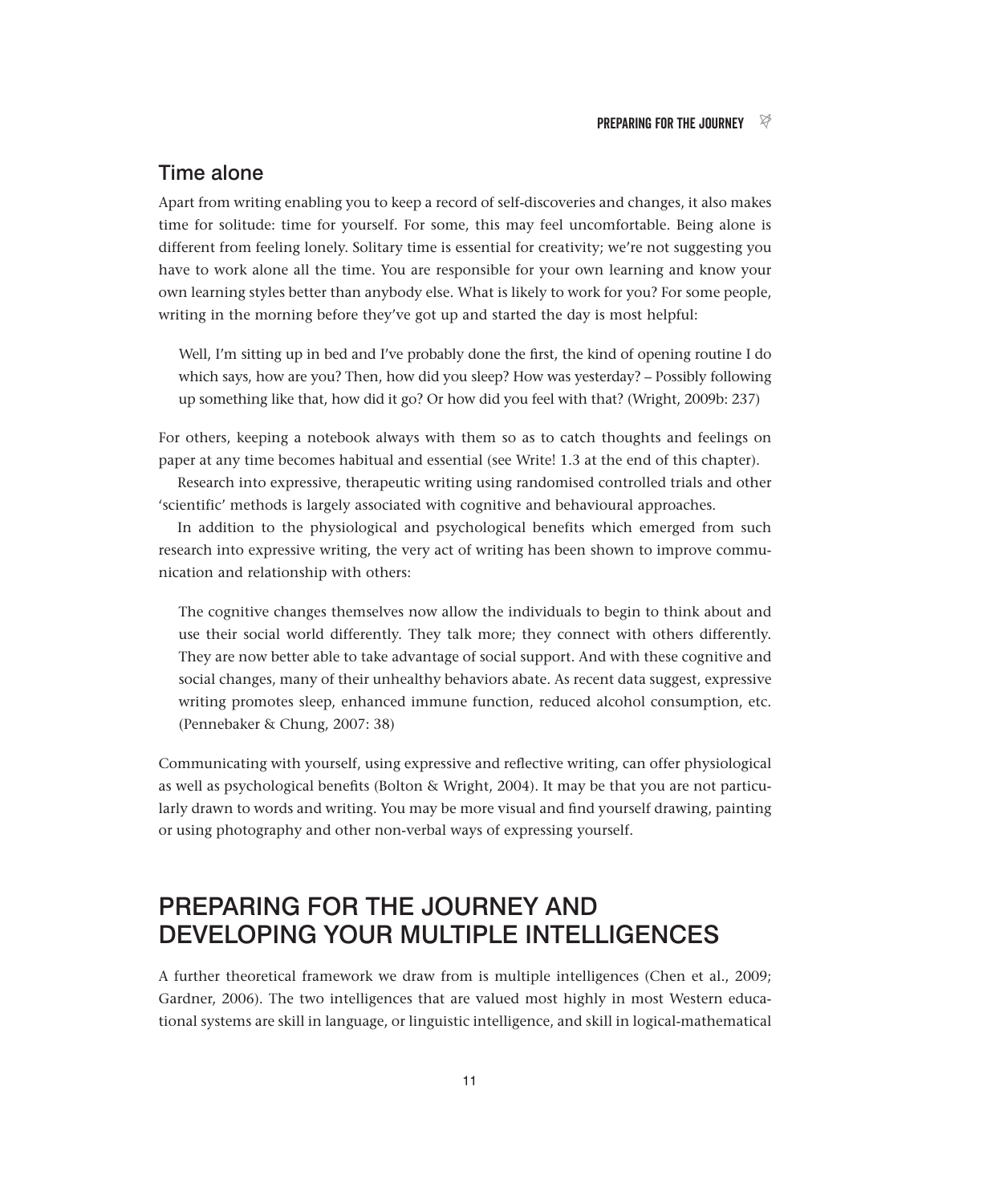#### $\otimes$ Reflective Writing in Counselling and Psychotherapy

operations. Here's a student on a cognitive behavioural psychotherapy training programme talking about her experience of writing a journal (on her course called a 'learning log') and dyslexia:

… you know the difficulties I was having on the course and the intelligence and dyslexia and all those kinds of things which came to me. I was writing about them and some conversations I'd had with the tutor and it was almost (laughs) this is going to sound really sad, but knowing that the tutor was going to read it, I was almost winning my argument through my learning log … (Wright, 2005)

This student's difficulties with reading and writing did not prevent her succeeding in therapy training. Grammar, spelling or school rules which have created such obstacles for many who struggle with writing are irrelevant in personal journal writing. The kind of activities we are suggesting you develop in this book hinge less on linguistic intelligence, and could involve other ways of expressing yourself as well, such as photography, collage or music.

All of us could fulfil our potential more depending on our motivation and the resources available to us. Whether or not you agree with Gardner's theories, which come from a particular view of psychology and human development, you can probably think of examples of how these intelligences can be developed through your work. Gardner's theories make two claims: firstly, that all human beings possess these intelligences; secondly, that no two human beings possess exactly the same profile of strengths and weaknesses (Chen et al., 2009).

#### **No. 4CTIVITY**

#### Writing and 'mindfulness'

Start by clearing a space where you can 'be' rather than following the driven or 'doing' mode as Jon Kabat-Zinn and Mindfulness practitioners call it (Kabat-Zinn, 2005: 6). You might need to turn off telephones and make sure you won't be interrupted. In later chapters we will ask you to follow guided meditations, but the point of this short exercise is to slow your thoughts down using writing.

- Where are you right now?
	- � Describe the place you are in.
	- � Are you inside or outside?
	- � Is it warm, cold, stuffy or airy?
	- � What are some of the colours you can see?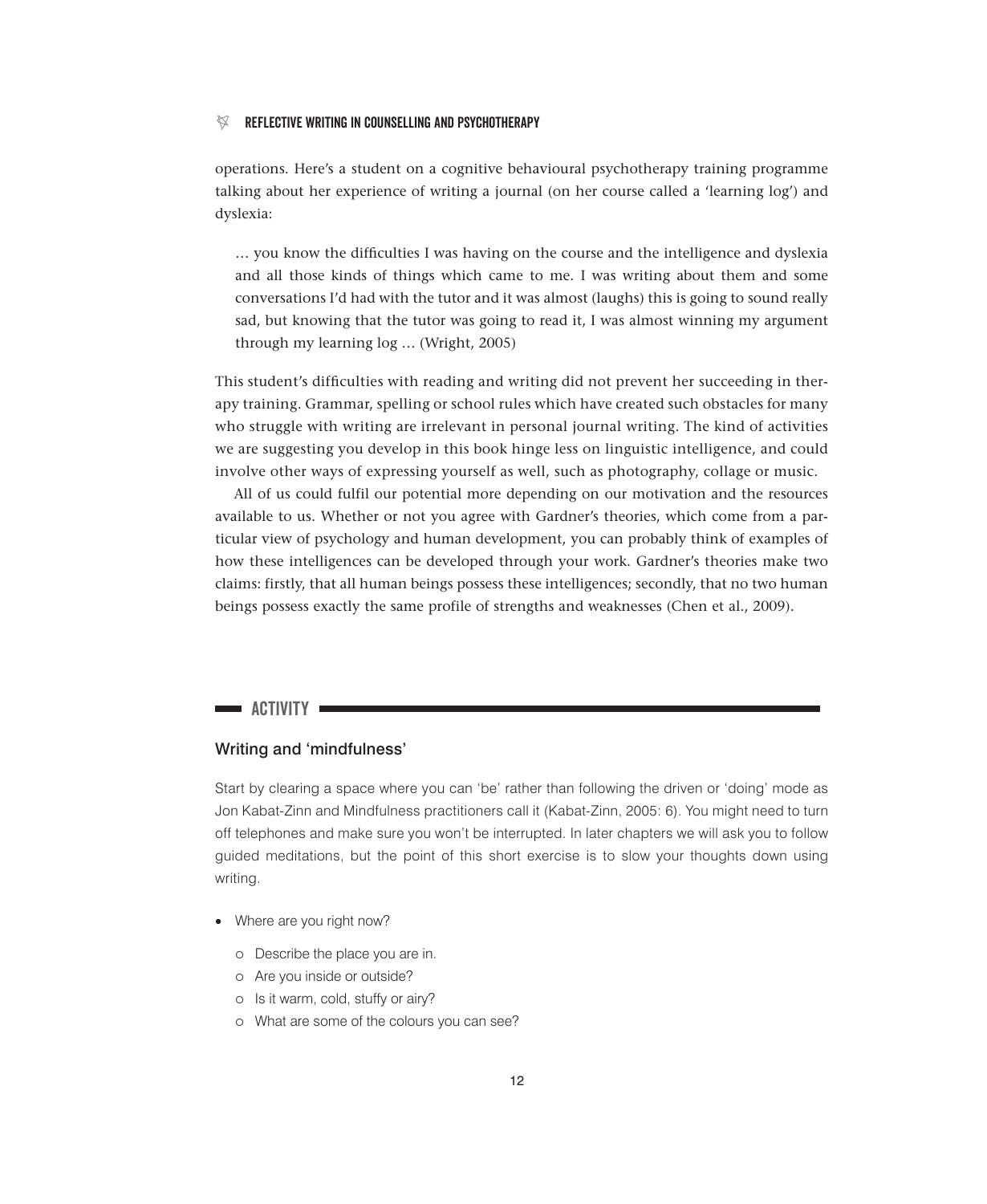- Now close your eyes and allow yourself to relax, letting go of any tension. Focus on the sounds where you are.
- When you're ready, open your eyes and write down what you can hear.

Many of the exercises we will ask you to take part in will benefit from this kind of mindful observation and reflection before writing.

## **CONCLUSION**

There is no right or wrong way to write a reflective journal. The writing is for you and not to be read by others until you're ready. You must take responsibility for deciding where to keep this writing so that you can control who accesses it.

The practicalities of self-writing include: making time alone; choosing paper, a screen or digital platform for writing – a way that suits you; ignoring critics; including all of the school rules about spelling and grammar. As well as writing you could choose to draw, photograph, speak and then record those words in writing.

The words we use to describe ourselves may be slippery and elusive but we can observe changes in how we think, feel and behave by keeping a personal journal. The next chapter explores the rationale for writing a reflective journal – why should I write?

### **WRITF!**

Each chapter in this book will end with ways to try out some writing. Don't just think it, ink it.

#### **1.1 Choose your materials**

What are you going to write on? List the possibilities. What is your preferred medium for writing?

This could range from recycled paper journals, a tablet or phone, the backs of envelopes, to digital platforms, a voice recognition option.

#### **1.2 When to write: writing routines**

Think of a time when you started a new, beneficial activity. Perhaps it was joining a gym, cycling to work or meditating.

What helped you build this new activity into your daily routine? How were other people involved, if at all? How did you find it easier to make time and how were you derailed (if you were)?